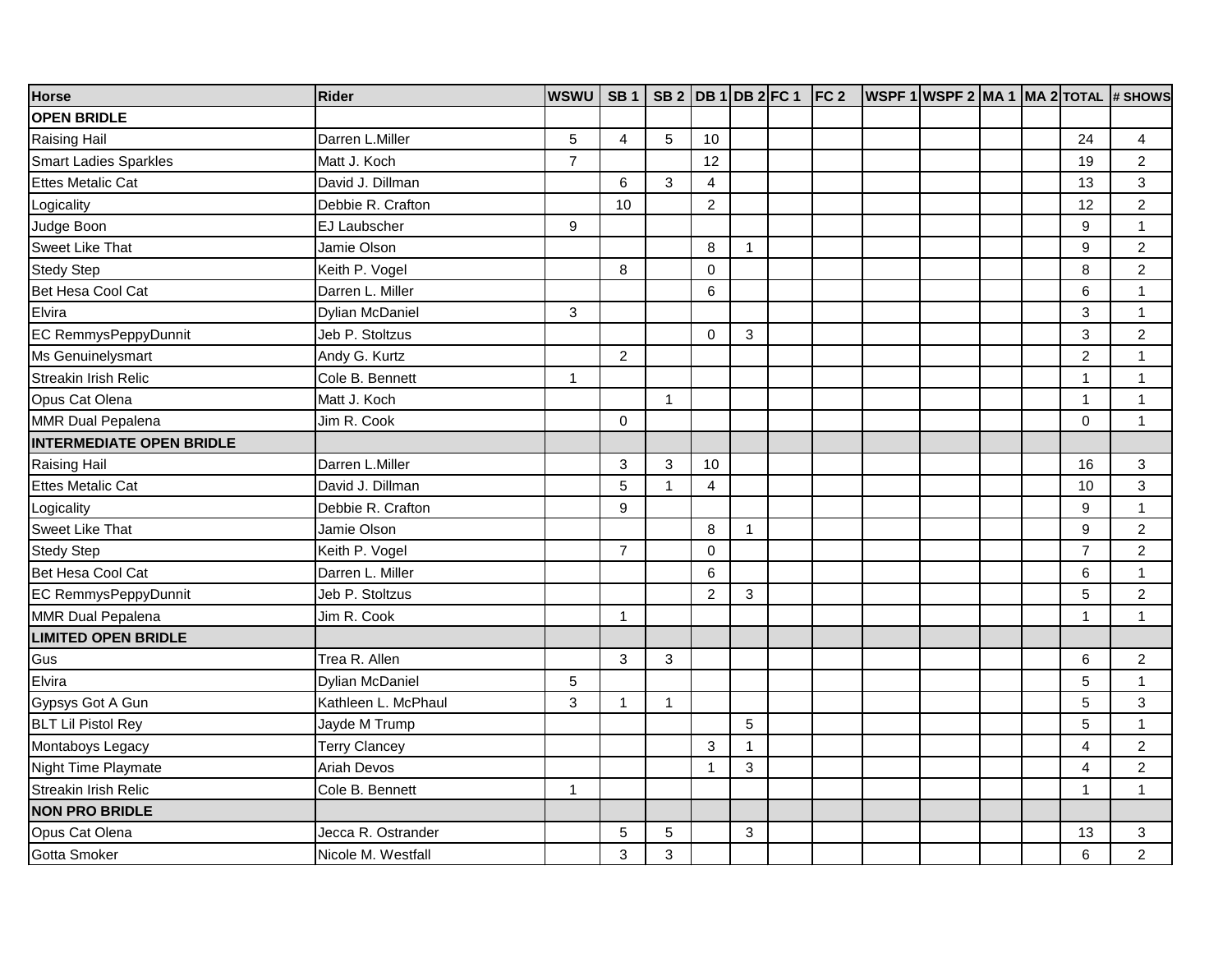| Blues Wright On               | Megan Ciana               | 3                | $\mathbf{1}$   | $\mathbf{1}$     |                |                |  |  |  | $\sqrt{5}$       | $\mathbf{3}$     |
|-------------------------------|---------------------------|------------------|----------------|------------------|----------------|----------------|--|--|--|------------------|------------------|
| Daises                        | Morgan Penlerick          |                  |                |                  | $\overline{2}$ | $\mathbf{1}$   |  |  |  | 3                | $\overline{c}$   |
| <b>Steady Step</b>            | Cheryl A. Swanson         | 1                |                |                  |                |                |  |  |  | $\mathbf{1}$     | $\mathbf{1}$     |
| Intermediate Non Pro Bridle   |                           |                  |                |                  |                |                |  |  |  |                  |                  |
| Opus Cat Olena                | Jecca R. Ostrander        |                  | 14             | 8                |                | 3              |  |  |  | 25               | $\mathbf{3}$     |
| LooksLikeLuckToMe             | Landri Lisac              |                  | 12             | 10               |                |                |  |  |  | 22               | $\boldsymbol{2}$ |
| Blues Wright On               | Megan Ciana               | $\overline{7}$   | 8              | $\overline{4}$   |                |                |  |  |  | 19               | $\mathsf 3$      |
| Wired On Pepto                | Alison A. Brantley        | 5                | $\mathbf 0$    | $\overline{2}$   | 10             |                |  |  |  | 17               | $\overline{4}$   |
| Dry Blue Grass                | Linda K. Field            |                  | 10             | $\mathbf 0$      | $6\phantom{1}$ |                |  |  |  | 16               | $\mathfrak{S}$   |
| Daises                        | Morgan Penlerick          |                  |                |                  | 8              | $\overline{c}$ |  |  |  | 10               | $\overline{c}$   |
| <b>Smarter Than Nic</b>       | Reanna D. Dillman         | $\boldsymbol{9}$ |                |                  |                |                |  |  |  | $\boldsymbol{9}$ | $\mathbf{1}$     |
| <b>Steady Step</b>            | Cheryl A. Swanson         | 3                | $\mathbf 0$    |                  | $\overline{4}$ | $\mathbf{1}$   |  |  |  | 8                | $\overline{4}$   |
| Metallic Dual                 | Alison A. Brantley        | 1                | 6              |                  |                |                |  |  |  | $\overline{7}$   | $\boldsymbol{2}$ |
| Cat Walks Into A Bar          | Landri Lisac              |                  | $\mathbf 0$    | 6                |                |                |  |  |  | $6\phantom{1}$   | $\overline{c}$   |
| Metalic Heart                 | Conrad T. Swanson         |                  | $\overline{4}$ |                  | $\mathbf 0$    |                |  |  |  | $\overline{4}$   | $\overline{c}$   |
| MissReymembered               | Stephanie White           |                  | $\overline{2}$ |                  |                |                |  |  |  | $\overline{2}$   | $\mathbf{1}$     |
| High Brow Falutin             | Conrad T. Swanson         |                  |                |                  | $\overline{c}$ |                |  |  |  | $\overline{2}$   | $\mathbf{1}$     |
| <b>Limited Non Pro Bridle</b> |                           |                  |                |                  |                |                |  |  |  |                  |                  |
| LooksLikeLuckToMe             | Landri Lisac              |                  | 20             | 15               |                |                |  |  |  | 35               | $\overline{c}$   |
| Wright On Hickory             | <b>Bonnie Wheatley</b>    |                  | 18             | 11               |                |                |  |  |  | 29               | $\boldsymbol{2}$ |
| Wired On Pepto                | Alison A. Brantley        | $\overline{7}$   | $\overline{2}$ | $\mathbf{3}$     | $\overline{9}$ | $\overline{5}$ |  |  |  | 26               | 5                |
| Blues Wright On               | Megan Ciana               | 9                | 10             | 5                |                |                |  |  |  | 24               | $\mathbf{3}$     |
| Dry Blue Grass                | Linda K. Field            |                  | 16             | 1                | $\overline{5}$ |                |  |  |  | 22               | $\mathfrak{S}$   |
| Woo Hoo Sue                   | Breanne N. Faris          |                  | 14             | $\overline{7}$   |                |                |  |  |  | 21               | $\overline{c}$   |
| Miss Chic Dunn It             | Laura M. Bell             |                  | 12             | $\boldsymbol{9}$ |                |                |  |  |  | 21               | $\boldsymbol{2}$ |
| Daises                        | Morgan Penlerick          |                  |                |                  | $\overline{7}$ | $\overline{7}$ |  |  |  | 14               | $\boldsymbol{2}$ |
| Cat Walks Into A Bar          | Landri Lisac              |                  | 0              | 13               |                |                |  |  |  | 13               | $\mathbf 2$      |
| <b>Smarter Than Nic</b>       | Reanna D. Dillman         | 11               |                |                  |                |                |  |  |  | 11               | $\mathbf{1}$     |
| Metallic Dual                 | Alison A. Brantley        | 3                | 8              |                  |                |                |  |  |  | 11               | $\overline{c}$   |
| Opus Cat Olena                | <b>Stetson Ostrander</b>  |                  |                |                  | 11             |                |  |  |  | 11               | $\mathbf{1}$     |
| <b>Steady Step</b>            | Cheryl A. Swanson         | 5                | $\mathbf 0$    |                  | $\sqrt{3}$     | $\mathbf{1}$   |  |  |  | 9                | $\overline{4}$   |
| Metalic Heart                 | Conrad T. Swanson         |                  | 6              |                  | $\mathbf 0$    |                |  |  |  | 6                | $\overline{c}$   |
| MissReymembered               | Stephanie White           |                  | 4              |                  |                |                |  |  |  | 4                | $\mathbf{1}$     |
| Very Smart Chloe              | <b>Heath Joel Bortner</b> |                  |                |                  |                | 3              |  |  |  | 3                | $\mathbf{1}$     |
| Shinerbock Nic                | Joe Curtis Gillespie      | 1                |                |                  |                |                |  |  |  | 1                | 1                |
| High Brow Falutin             | Conrad T. Swanson         |                  |                |                  | $\mathbf{1}$   |                |  |  |  | 1                | 1                |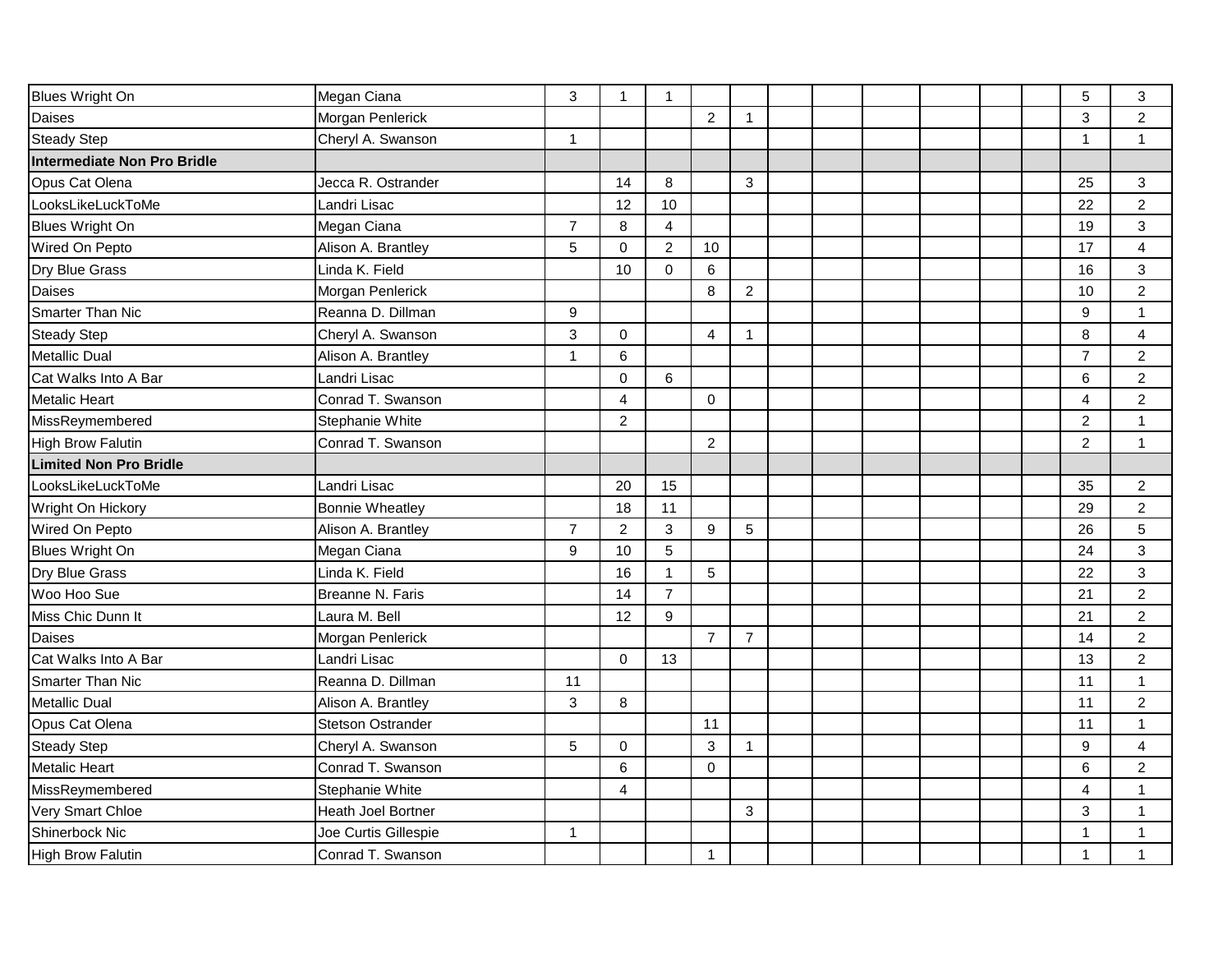| Lenas Lil Dancer              | <b>Karissa Misik</b> | $\mathbf 0$    |                |                |                |                |  |  |  | 0                | $\mathbf{1}$            |
|-------------------------------|----------------------|----------------|----------------|----------------|----------------|----------------|--|--|--|------------------|-------------------------|
| Wright On Senorita            | Dana W. Stephenson   |                | $\Omega$       | $\Omega$       |                |                |  |  |  | $\Omega$         | $\overline{c}$          |
| Runninouttaboonlight          | Corey R. Noles       |                | $\mathbf 0$    | $\mathbf 0$    |                |                |  |  |  | $\Omega$         | $\overline{2}$          |
| Pepto Cruz                    | Jennifer A. Elliott  |                | $\Omega$       |                |                |                |  |  |  | 0                | $\mathbf{1}$            |
| Yellow Not Dun                | Stephanie Dieck      |                |                | $\mathbf 0$    |                |                |  |  |  | 0                | $\mathbf{1}$            |
| <b>OPEN HACKAMORE</b>         |                      |                |                |                |                |                |  |  |  |                  |                         |
| MPH Voodoo Badger             | Matt J. Koch         | $\overline{7}$ | 12             |                | 8              |                |  |  |  | 27               | 3                       |
| Tee Boone                     | Jay McLaughlin       |                | 14             | $\overline{7}$ |                |                |  |  |  | 21               | $\overline{c}$          |
| Bet On A Smooth Pepto         | Darren L.Miller      | 5              | 8              | 5              | $\Omega$       |                |  |  |  | 18               | $\overline{\mathbf{4}}$ |
| Olenas Nu Shine               | Matt T. Kelly        |                | $\overline{4}$ | 9              |                |                |  |  |  | 13               | $\overline{2}$          |
| Autumns Purple Rain           | David J. Dillman     |                | 6              |                | 6              |                |  |  |  | 12               | $\overline{2}$          |
| A Starlights Magnum           | Kyle Trahern         |                |                | 11             |                |                |  |  |  | 11               | 1                       |
| <b>SJR Diamond Justify</b>    | Matt J. Koch         |                | 10             |                |                |                |  |  |  | 10               | $\mathbf{1}$            |
| <b>SJR Diamond Icon</b>       | Matt J. Koch         |                |                |                | 10             |                |  |  |  | 10               | $\mathbf{1}$            |
| Roan Hickory Boon             | Jeremy S. Knoles     |                |                |                | 4              |                |  |  |  | 4                | $\mathbf{1}$            |
| <b>PSR Posion Cat</b>         | John Love            | 3              |                |                |                |                |  |  |  | 3                | $\mathbf{1}$            |
| This Ones A Peach             | Keith P. Vogel       |                | $\Omega$       | -1             | $\overline{2}$ |                |  |  |  | 3                | 3                       |
| Heavy Blue Metal DR           | Jeb P. Stoltzus      |                |                | 3              |                |                |  |  |  | 3                | 1                       |
| Dualin With A Cow             | Wes R. Housler       |                | $\overline{2}$ |                |                |                |  |  |  | $\overline{c}$   | $\mathbf{1}$            |
| <b>Surely This Time</b>       | <b>Tack Louthan</b>  |                |                |                |                | $\overline{2}$ |  |  |  | $\boldsymbol{2}$ | $\mathbf{1}$            |
| Bet Shesa Lena                | John Love            | $\mathbf{1}$   |                |                |                |                |  |  |  | $\mathbf{1}$     | $\mathbf{1}$            |
| <b>Reysin Royality</b>        | Andy G. Kurtz        |                | $\Omega$       |                |                |                |  |  |  | $\Omega$         | $\mathbf{1}$            |
| Peptos Lil Puma               | Jay McLaughlin       |                | $\Omega$       |                |                |                |  |  |  | $\Omega$         | $\mathbf{1}$            |
| CatbalooUrSocksOff            | Aaron C. Brookshire  |                |                | $\mathbf 0$    |                |                |  |  |  | $\mathbf 0$      | $\mathbf{1}$            |
| Intermediate Open Hackamore   |                      |                |                |                |                |                |  |  |  |                  |                         |
| Bet On A Smooth Pepto         | Darren L.Miller      |                | 9              | 6              | $\mathbf{1}$   |                |  |  |  | 16               | 3                       |
| Autumns Purple Rain           | David J. Dillman     |                | $\overline{7}$ |                | $\overline{7}$ |                |  |  |  | 14               | $\overline{c}$          |
| Olenas Nu Shine               | Matt T. Kelly        |                | 5              | 8              |                |                |  |  |  | 13               | $\overline{c}$          |
| A Starlights Magnum           | Kyle Trahern         |                |                | 10             |                |                |  |  |  | 10               | 1                       |
| This Ones A Peach             | Keith P. Vogel       |                | $\mathbf{1}$   | $\overline{2}$ | $\mathbf{3}$   |                |  |  |  | 6                | 3                       |
| Roan Hickory Boon             | Jeremy S. Knoles     |                |                | $\mathbf 0$    | 5              |                |  |  |  | 5                | 1                       |
| Heavy Blue Metal DR           | Jeb P. Stoltzus      |                |                | $\overline{4}$ |                |                |  |  |  | $\overline{4}$   | $\mathbf{1}$            |
| Dualin With A Cow             | Wes R. Housler       |                | 3              |                |                |                |  |  |  | 3                | $\mathbf{1}$            |
| <b>Surely This Time</b>       | <b>Tack Louthan</b>  |                |                |                |                | $\overline{2}$ |  |  |  | $\overline{2}$   | 1                       |
| CatbalooUrSocksOff            | Aaron C. Brookshire  |                |                | 0              |                |                |  |  |  | $\mathbf 0$      | 1                       |
| <b>Limited Open Hackamore</b> |                      |                |                |                |                |                |  |  |  |                  |                         |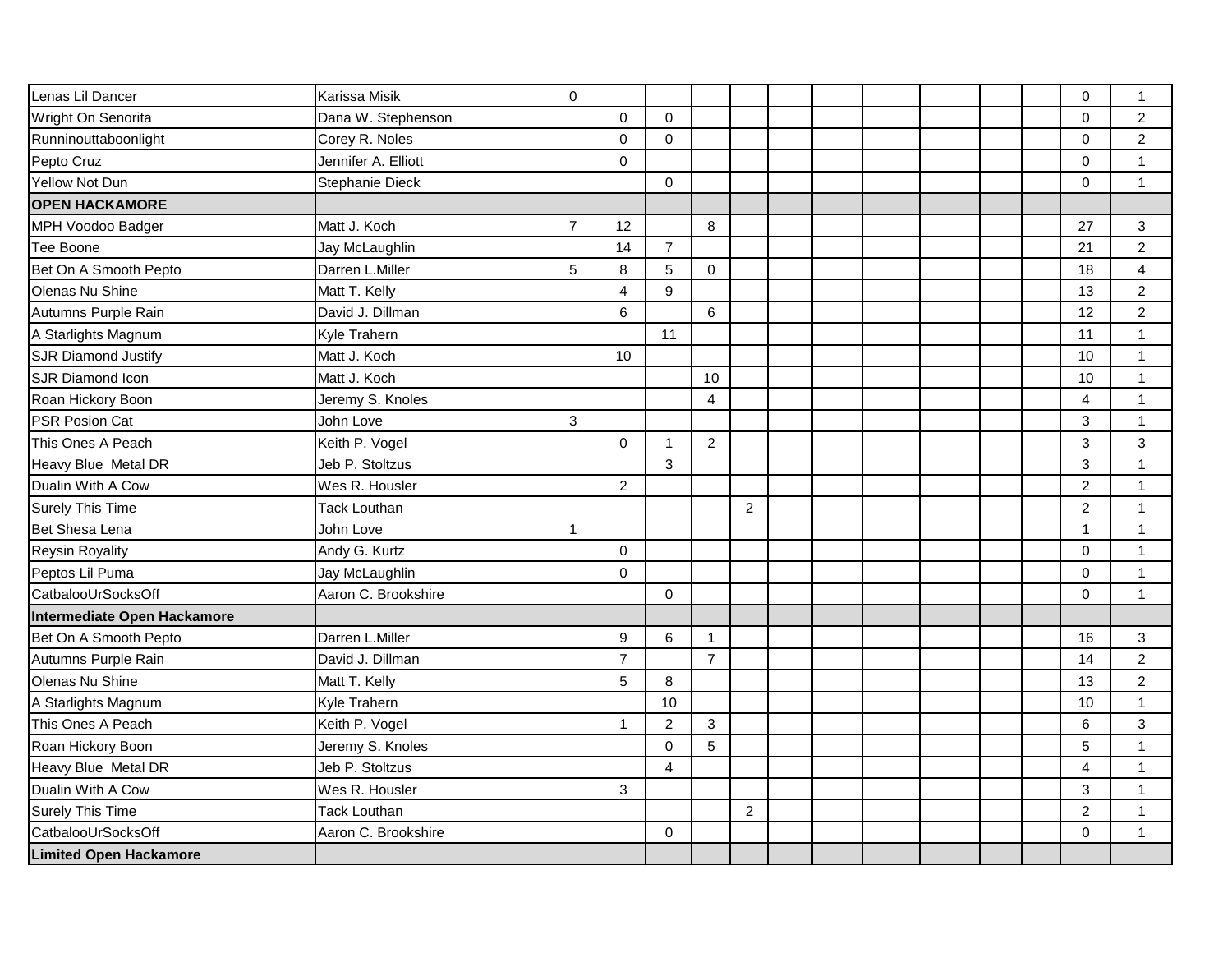| Hes Pretty Tuff            | John S. Snyder               |                |                |                | 3               | $\overline{2}$ |  |  |  | 5              | $\overline{c}$   |
|----------------------------|------------------------------|----------------|----------------|----------------|-----------------|----------------|--|--|--|----------------|------------------|
| <b>Gold N Grace</b>        | Cole B. Bennett              | $\overline{2}$ |                |                |                 |                |  |  |  | $\overline{2}$ | 1                |
| <b>Twice Freckle</b>       | Hunter S. Penn               |                | $\overline{2}$ |                |                 |                |  |  |  | $\overline{2}$ | $\mathbf{1}$     |
| Share The Night            | Amanda R. McCarthy           |                |                |                | $\mathbf{1}$    |                |  |  |  | $\mathbf{1}$   | $\mathbf{1}$     |
| Non Pro Hackamore          |                              |                |                |                |                 |                |  |  |  |                |                  |
| <b>BOXO Opus Magnum</b>    | Jecca R. Ostrander           |                | $\overline{2}$ | 5              | 3               | 5              |  |  |  | 15             | $\overline{4}$   |
| Peptos Smart Money         | Maisen Avent                 |                |                | 9              |                 |                |  |  |  | 9              | $\mathbf{1}$     |
| Sipping Coors Light        | Miriam B. Altman             |                |                | $\overline{7}$ |                 |                |  |  |  | $\overline{7}$ | $\mathbf{1}$     |
| Surely This Time           | Karey E. Louthan             |                |                | 3              |                 |                |  |  |  | 3              | $\mathbf{1}$     |
| <b>RR One Time Hotshot</b> | <b>Tucker Gillespie</b>      |                |                |                |                 | 3              |  |  |  | 3              | 1                |
| NoShowJonez                | Megan Ciana                  |                |                | $\mathbf{1}$   |                 |                |  |  |  | $\mathbf{1}$   | 1                |
| Little Lucky Affair        | Nicki Seehafer               |                |                |                | $\mathbf{1}$    |                |  |  |  | $\mathbf 1$    | 1                |
| This Ones A Peach          | Conrad T. Swanson            |                |                |                |                 | $\mathbf{1}$   |  |  |  | $\mathbf 1$    | $\mathbf{1}$     |
| <b>Open Two Rein</b>       |                              |                |                |                |                 |                |  |  |  |                |                  |
| Hot Chic A Boon            | Aaron C. Brookshire          |                | 13             | 6              |                 |                |  |  |  | 19             | $\overline{2}$   |
| Cattalicious               | Aaron C. Brookshire          |                | 9              | 10             |                 |                |  |  |  | 19             | $\overline{c}$   |
| Down With the OBB          | Lavert Avent                 | $\mathfrak{S}$ | 15             |                |                 |                |  |  |  | 18             | $\overline{a}$   |
| Ima Metalic Shine          | Andy G. Kurtz                |                | 11             |                |                 | $\overline{7}$ |  |  |  | 18             | $\overline{a}$   |
| Bet Shesa Pepto            | Ashley M. Deacon             |                | $\overline{7}$ | 8              |                 |                |  |  |  | 15             | $\boldsymbol{2}$ |
| Boondocks Jack             | Jamie Olson                  |                |                |                | 10              | 5              |  |  |  | 15             | $\overline{2}$   |
| This Smart Cowgirl         | Matthew Schlegel             |                |                |                | 8               | 3              |  |  |  | 11             | $\sqrt{2}$       |
| Blu On Black               | Darren L. Miller             |                | $\mathbf 0$    |                | $6\phantom{1}6$ |                |  |  |  | 6              | $\overline{2}$   |
| <b>Blue Bloods Matrix</b>  | Matt J. Koch                 |                | 5              |                |                 |                |  |  |  | 5              | $\mathbf{1}$     |
| Bet She Can Dance          | Amanda R. McCarthy           |                | $\Omega$       |                | $\overline{4}$  |                |  |  |  | $\overline{4}$ | $\mathbf{1}$     |
| <b>Tex Crockett</b>        | Kyle Trahern                 |                |                | $\overline{4}$ |                 |                |  |  |  | 4              | $\mathbf{1}$     |
| Metallic My Way            | Wes R. Housler               |                | 3              |                |                 |                |  |  |  | 3              | $\mathbf{1}$     |
| Hannas Metallic Rey        | Andy G. Kurtz                |                |                | $\overline{2}$ |                 |                |  |  |  | $\overline{2}$ | $\mathbf{1}$     |
| Doctor Drey                | Justin E. Lawrence           |                |                |                | $\overline{2}$  |                |  |  |  | $\overline{c}$ | $\mathbf{1}$     |
| All About That Cat         | Kathleen McPhaul             |                | $\mathbf 1$    | $\mathbf 0$    |                 |                |  |  |  | 1              | $\overline{c}$   |
| PR Shiner San De           | Ariah Devos                  |                |                |                |                 | $\mathbf{1}$   |  |  |  | $\mathbf{1}$   | 1                |
| Little Nana Rey            | Jim R. Cook                  |                | $\mathbf 0$    |                |                 |                |  |  |  | $\mathbf 0$    | $\mathbf{1}$     |
| Non Pro Two Rein           |                              |                |                |                |                 |                |  |  |  |                |                  |
| Seven S Tuff Boots         | Meg E. Ralston               | 5              | 8              | 5              |                 |                |  |  |  | 18             | 3                |
| <b>Glamour Royality</b>    | <b>Kristy Kay Miller</b>     |                | 6              | 3              | 5               | $\mathbf{1}$   |  |  |  | 15             | 4                |
| Logicality                 | Debbie R. Crafton            |                | 10             |                |                 |                |  |  |  | 10             | 1                |
| Ive Got The Blus           | <b>Ethan Charlie Bortner</b> | 3              |                |                | 3               | 3              |  |  |  | 9              | 3                |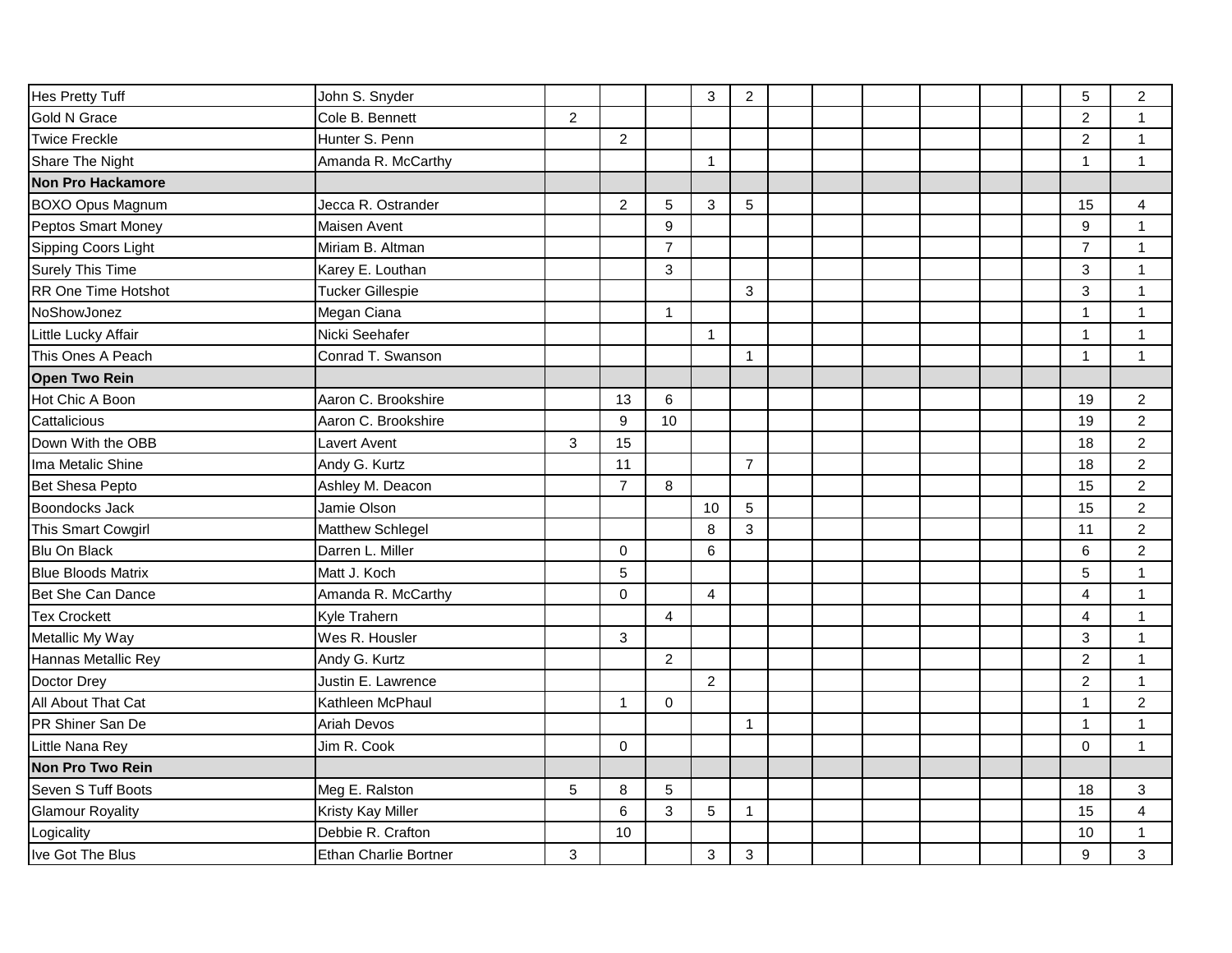| Crown Royal Knight          | <b>Kari Sack</b>             |                 | $\overline{4}$ |                |                  |                |  |  |  | $\overline{\mathbf{4}}$ | $\mathbf{1}$   |
|-----------------------------|------------------------------|-----------------|----------------|----------------|------------------|----------------|--|--|--|-------------------------|----------------|
| Spending The Chex           | Miriam B. Altman             |                 | $\overline{2}$ | 1              |                  |                |  |  |  | $\mathfrak{Z}$          | $\overline{c}$ |
| Cowboys Playin A 622        | Katie Matusio                | $\mathbf{1}$    |                |                |                  |                |  |  |  | $\mathbf{1}$            | 1              |
| <b>BlueGeneBayQueen</b>     | Dana W. Stephenson           |                 | $\mathbf 0$    |                |                  |                |  |  |  | $\pmb{0}$               | $\mathbf{1}$   |
| Youth Cow Horse             |                              |                 |                |                |                  |                |  |  |  |                         |                |
| RR One Time Hotshot         | <b>Tucker Gillespie</b>      | $\sqrt{5}$      |                |                | 5                |                |  |  |  | 10                      | $\overline{2}$ |
| Sayos Little Boots          | Callie Olson                 |                 |                |                | $\boldsymbol{9}$ | $\mathbf{1}$   |  |  |  | 10                      | $\overline{2}$ |
| Goodies One Time            | Jayda Ann Meyring            |                 |                |                | $\overline{7}$   | 3              |  |  |  | 10                      | $\overline{c}$ |
| LooksLikeLuckToMe           | Landri Lisac                 |                 | 9              |                |                  |                |  |  |  | $\boldsymbol{9}$        | 1              |
| Ive Got The Blus            | <b>Ethan Charlie Bortner</b> | 3               |                |                |                  | 5              |  |  |  | 8                       | $\overline{2}$ |
| Ellie May Ray               | Maisen Avent                 |                 | $\overline{7}$ | $\mathbf{1}$   |                  |                |  |  |  | $\,8\,$                 | $\overline{2}$ |
| Cat Walks Into A Bar        | Landri Lisac                 |                 | 5              | 3              |                  |                |  |  |  | 8                       | $\overline{2}$ |
| Woo Hoo Sue                 | Breanne N. Faris             |                 | 3              | 5              |                  |                |  |  |  | $\bf 8$                 | $\overline{2}$ |
| Voodoo Whiskey              | Tylor R, Todd                |                 | -1             | $\overline{7}$ |                  |                |  |  |  | $\bf 8$                 | $\overline{2}$ |
| Lil Remedy Pep              | Ethan Charlie Bortner        |                 |                |                | $\mathbf{1}$     | $\overline{7}$ |  |  |  | $\bf 8$                 | $\overline{c}$ |
| RN Wood Be Royalty          | Dallie L. Lawrence           |                 |                |                | 3                |                |  |  |  | $\sqrt{3}$              | 1              |
| <b>Hickorys Stylish Cee</b> | Payton Porterfield           | $\mathbf{1}$    |                |                |                  |                |  |  |  | $\mathbf{1}$            | 1              |
| <b>Youth Boxing</b>         |                              |                 |                |                |                  |                |  |  |  |                         |                |
| Doctor Spark                | <b>DJ Crafton</b>            |                 | 10             | 9              | 10               |                |  |  |  | 29                      | 3              |
| <b>Wranglers Last Attak</b> | Peyton M. Faris              |                 | 12             | 11             |                  |                |  |  |  | 23                      | $\overline{2}$ |
| Moms Last Bett              | <b>Ralston LePlatt</b>       |                 | 8              | $\Omega$       | 8                | $\overline{7}$ |  |  |  | 23                      | 4              |
| Poco Velvet Cat             | Paige Pointer                |                 | $6\phantom{a}$ | $\overline{7}$ |                  |                |  |  |  | 13                      | $\overline{c}$ |
| <b>TR Princess At Heart</b> | Reese Gillespie              | $\mathbf{3}$    |                |                | 4                | $\sqrt{5}$     |  |  |  | 12                      | 3              |
| <b>Hickorys Stylish Cee</b> | Payton Porterfield           | $\overline{7}$  |                |                |                  |                |  |  |  | $\overline{7}$          | $\mathbf{1}$   |
| Shes Wright Shine           | Reese Gillespie              |                 |                |                | 6                |                |  |  |  | $\,6\,$                 | 1              |
| <b>SCR Gunshot</b>          | Kailynn Stoll                | $5\phantom{.0}$ |                |                |                  |                |  |  |  | $\overline{5}$          | $\mathbf{1}$   |
| DJ Boons Peppy              | Alexa Benavidez              |                 |                | 5              |                  |                |  |  |  | $\overline{5}$          | $\mathbf{1}$   |
| Peppermint Loblolly         | Lyla Swenson                 |                 |                |                | $\overline{2}$   | 3              |  |  |  | 5                       | $\overline{2}$ |
| He Be Fierce                | Ayden J. Jennings            |                 | $\overline{4}$ |                |                  |                |  |  |  | $\overline{4}$          | $\mathbf{1}$   |
| <b>SS Frosted Flake</b>     | Alexa Benavidez              |                 | $\mathbf 0$    | $\mathbf{3}$   |                  |                |  |  |  | $\sqrt{3}$              | $\overline{c}$ |
| Mobile Deposit              | <b>Tristyn Housler</b>       |                 | $\overline{2}$ |                |                  |                |  |  |  | $\overline{c}$          | 1              |
| Dont Poke My Hocus          | Gabriel Winington            | $\mathbf{1}$    |                |                |                  |                |  |  |  | $\mathbf{1}$            | $\mathbf{1}$   |
| MCR Tivio Panda             | Joslyn Topoinicki            |                 | $\Omega$       | $\mathbf 1$    |                  |                |  |  |  | $\mathbf{1}$            | $\overline{c}$ |
|                             |                              |                 |                |                |                  |                |  |  |  |                         |                |
| <b>Smart Express</b>        | Candice Bender               |                 |                |                |                  | $\mathbf{1}$   |  |  |  | 1                       | 1              |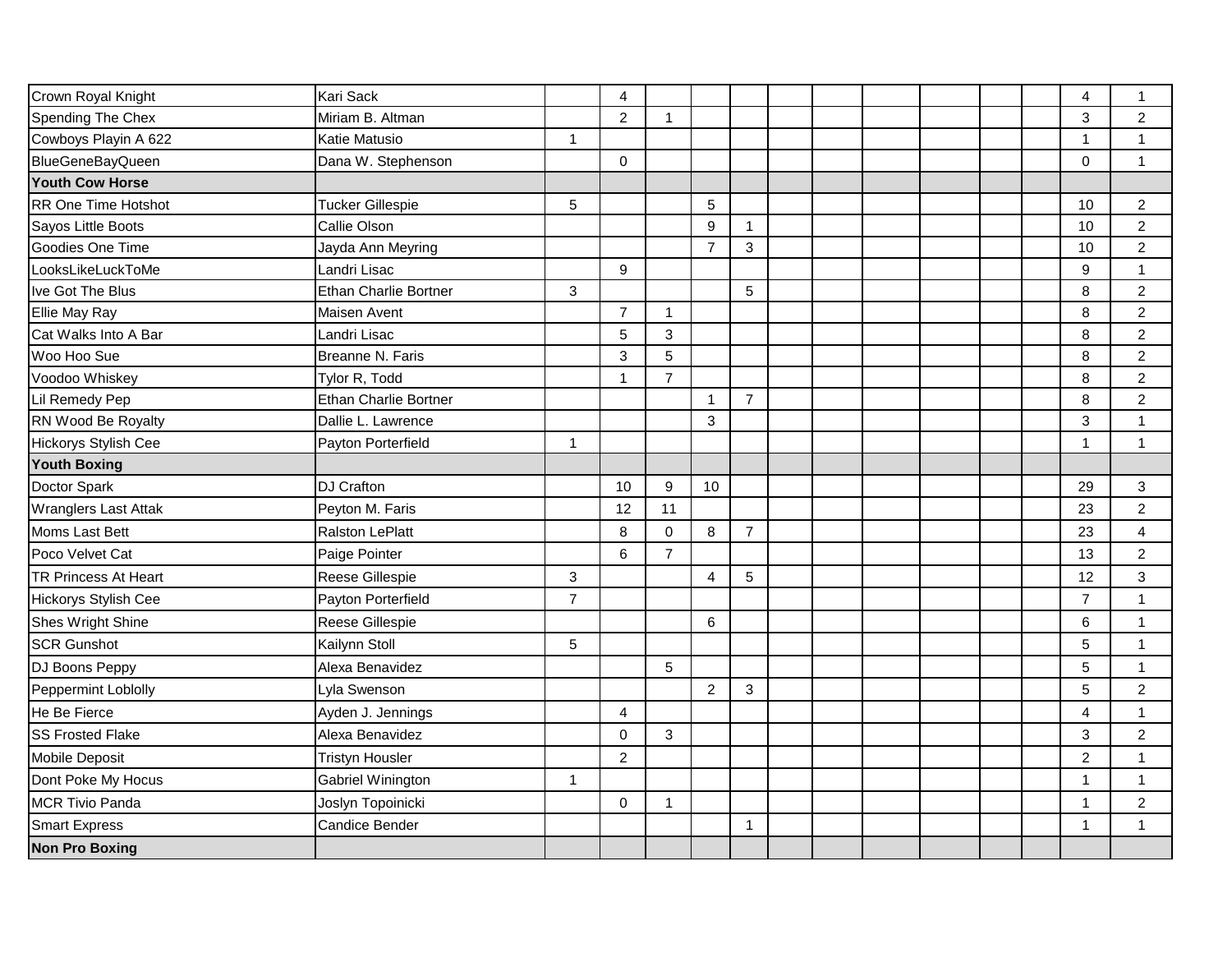| Bet Hesa Pepto                     | Diane Clare              |                  | 11             | 10             | 13             | $9\,$          |  |  |  | 43             | 4                |
|------------------------------------|--------------------------|------------------|----------------|----------------|----------------|----------------|--|--|--|----------------|------------------|
| A Spoonfull Of Jonez               | Desiree D. Westfall      |                  | 9              | 12             | 11             | 11             |  |  |  | 43             | 4                |
| DoUWannaTango                      | Callie Olson             |                  |                |                | 15             | 13             |  |  |  | 28             | $\overline{c}$   |
| Playing With Rey                   | Linda C. Cellini         | 13               | $\mathbf 0$    | 8              | 3              | 0              |  |  |  | 24             | 5                |
| DT Whiskey Shine                   | Tammy Lynne Penn         |                  | $\overline{7}$ | 14             |                |                |  |  |  | 21             | $\boldsymbol{2}$ |
| One Fine Boonshine                 | Lori Frampton-Crafton    |                  | 17             |                |                |                |  |  |  | 17             | $\mathbf{1}$     |
| <b>EC RemmysPeppyDunnit</b>        | Deb Braly                |                  |                |                | 9              | $\overline{7}$ |  |  |  | 16             | $\overline{c}$   |
| <b>LA Smart Chicoreys</b>          | Erin L. Jones            |                  | 15             |                |                |                |  |  |  | 15             | $\mathbf{1}$     |
| One Smokin Taz                     | Michael Tracy            | $\boldsymbol{9}$ |                |                | $\mathbf 1$    | 3              |  |  |  | 13             | 3                |
| One Royal Princess                 | Kellie Noelle Buckley    |                  | 13             |                |                |                |  |  |  | 13             | $\mathbf{1}$     |
| <b>SJR Struck Diamonds</b>         | Mark D. Donner           | 3                | 5              | 4              |                |                |  |  |  | 12             | 3                |
| <b>BlasterMaster</b>               | Megan J Greenwood        | 11               |                |                |                |                |  |  |  | 11             | $\mathbf{1}$     |
| Bet Hesa Cool Cat                  | Roy J. Durbin, Jr        |                  | 3              | $\overline{c}$ | $\mathbf 0$    | 5              |  |  |  | 10             | 4                |
| Miss Chic Dunn It                  | Laura M. Bell            |                  |                | 8              |                |                |  |  |  | 8              | $\mathbf{1}$     |
| Mendota Crossing                   | Julie Atkinson           |                  |                |                | $\overline{7}$ | $\mathbf{1}$   |  |  |  | 8              | $\overline{c}$   |
| I Surely Nita Cat                  | Linda Pratt              | $\overline{7}$   |                |                |                |                |  |  |  | $\overline{7}$ | 1                |
| Mintgundition                      | Catherine A. Brown-Swain |                  |                | 6              |                |                |  |  |  | 6              | $\mathbf{1}$     |
| <b>YZ Cat</b>                      | John P. Andrews          | 5                |                |                |                |                |  |  |  | 5              | $\mathbf{1}$     |
| Ima Metalic Shine                  | Niamh A. Sexton          |                  |                |                | 5              |                |  |  |  | 5              | 1                |
| Smokin Rey Dar                     | Diane Steele             | 1                |                |                |                |                |  |  |  | $\overline{1}$ | $\mathbf{1}$     |
| Chex Out Tuff                      | Erin L. Jones            |                  | $\mathbf{1}$   |                |                |                |  |  |  | $\mathbf 1$    | 1                |
| <b>Montana Metal</b>               | Rhonda Ledford           | $\mathbf 0$      |                |                |                |                |  |  |  | $\Omega$       | $\mathbf{1}$     |
| PJW One Time Only                  | Margaret J. Anderson     | $\mathbf 0$      | $\mathbf 0$    | $\mathbf 0$    | $\mathbf 0$    | 0              |  |  |  | $\mathbf 0$    | 5                |
| Sista Jackson                      | <b>Jared Melton</b>      |                  | $\Omega$       |                |                |                |  |  |  | $\Omega$       | $\mathbf{1}$     |
| Lenas Lil Dancer                   | Karissa Misik            |                  | $\mathbf 0$    | $\mathbf 0$    |                |                |  |  |  | $\Omega$       | $\overline{c}$   |
| <b>Tonettes Playgun</b>            | Robert B. Grieve         |                  |                |                | $\mathbf 0$    |                |  |  |  | $\Omega$       | 1                |
| <b>Intermediate Non Pro Boxing</b> |                          |                  |                |                |                |                |  |  |  |                |                  |
| Metallic Maverick                  | Kimberlee Gabel          |                  | 17             | 14             | 14             | 14             |  |  |  | 59             | $\overline{4}$   |
| DoUWannaTango                      | Callie Olson             |                  |                |                | 16             | 16             |  |  |  | 32             | $\overline{c}$   |
| DT Whiskey Shine                   | Tammy Lynne Penn         |                  | 15             | 16             |                |                |  |  |  | 31             | $\overline{c}$   |
| <b>BF Little Big Time</b>          | Josie Bunch              |                  | 11             | 12             | $\overline{2}$ | 6              |  |  |  | 31             | 4                |
| Playing With Rey                   | Linda C. Cellini         | 11               | $\Omega$       | 10             | 6              | $\Omega$       |  |  |  | 27             | 5                |
| Bet Hesa Cool Cat                  | Roy J. Durbin, Jr        | 5                | $\overline{7}$ | 6              | 4              | $\overline{c}$ |  |  |  | 24             | 5                |
| <b>EC RemmysPeppyDunnit</b>        | Deb Braly                |                  |                |                | 12             | 12             |  |  |  | 24             | $\overline{2}$   |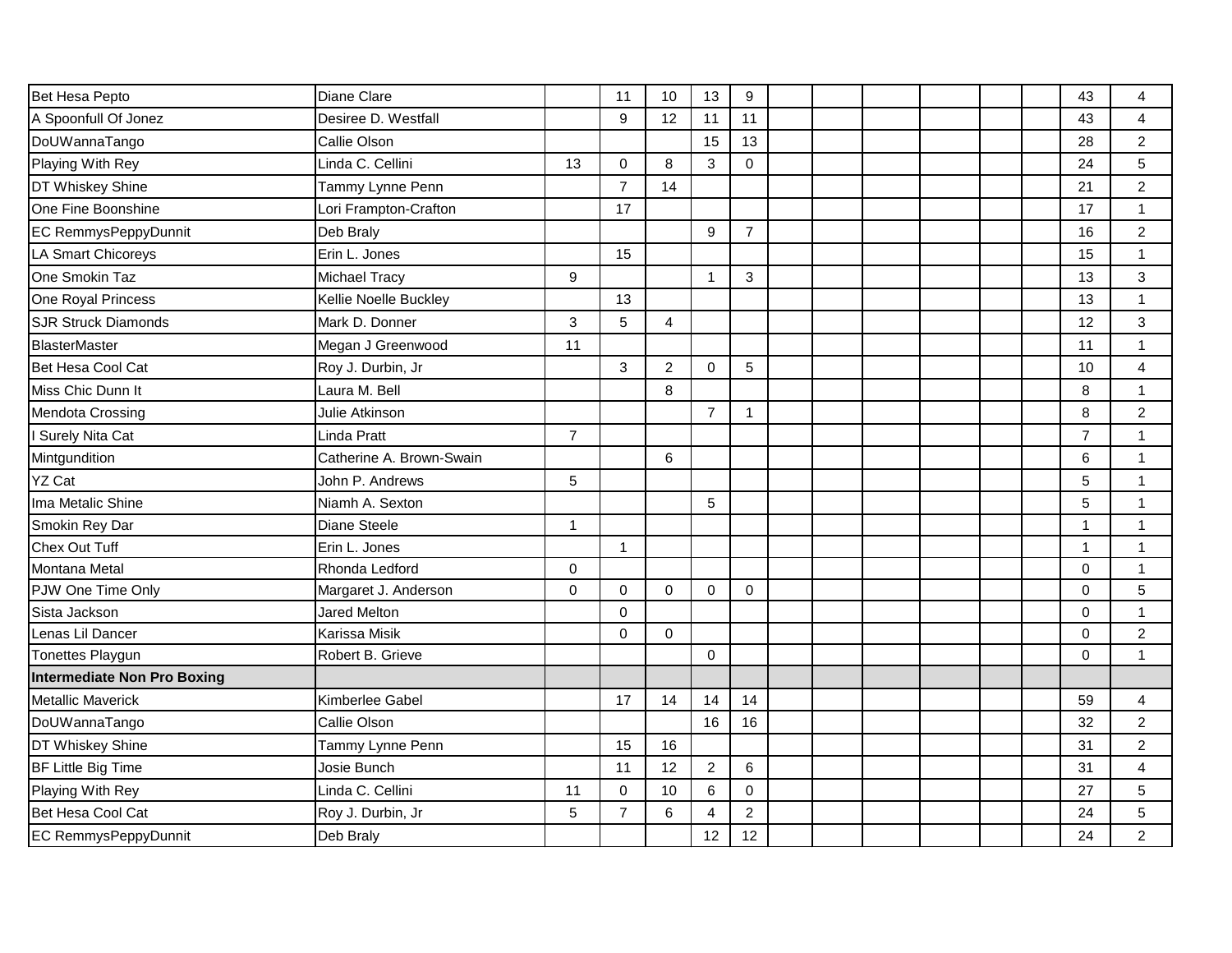| Ms Royal Rey                  | Micah Dahl             |                | 13             | 8              |                |                |  |  |  | 21             | $\boldsymbol{2}$ |
|-------------------------------|------------------------|----------------|----------------|----------------|----------------|----------------|--|--|--|----------------|------------------|
| SH Andy Chex                  | Stacy A. Weisbach      |                | 5              | 0              | 8              | 8              |  |  |  | 21             | 4                |
| <b>SJR Metallica</b>          | Bhor O. Hultgren       | 13             |                |                |                |                |  |  |  | 13             | 1                |
| SS Some Hey Please            | Christina Ellis        |                | 9              | $\Omega$       | $\mathbf 0$    | $\overline{4}$ |  |  |  | 13             | 4                |
| Mendota Crossing              | Julie Atkinson         |                |                |                | 10             | $\mathbf 0$    |  |  |  | 10             | $\boldsymbol{2}$ |
| Catchin Those Reys            | Jessica Smith          |                |                |                |                | 10             |  |  |  | 10             | $\mathbf{1}$     |
| BlasterMaster                 | Megan J Greenwood      | 9              |                |                |                |                |  |  |  | 9              | $\mathbf{1}$     |
| Lenas Lil Dancer              | Karissa Misik          | $\overline{7}$ |                |                |                |                |  |  |  | $\overline{7}$ | 1                |
| Pep Cat Daddy O               | Landon Vigil           |                | $\mathbf 0$    | 4              |                |                |  |  |  | 4              | $\overline{c}$   |
| <b>YZ Cat</b>                 | John P. Andrews        | 3              |                |                |                |                |  |  |  | 3              | $\mathbf{1}$     |
| PJW One Time Only             | Margaret J. Anderson   | $\overline{0}$ | 3              | $\mathbf 0$    | $\Omega$       | $\mathbf 0$    |  |  |  | 3              | 5                |
| She Got Swagger               | Jessica Smith          |                | $\mathbf{1}$   | $\overline{c}$ |                |                |  |  |  | $\mathfrak{S}$ | $\boldsymbol{2}$ |
| Smokin Rey Dar                | Diane Steele           | $\mathbf{1}$   |                |                |                |                |  |  |  | $\mathbf{1}$   | $\mathbf{1}$     |
| Montana Metal                 | Rhonda Ledford         | $\mathbf 0$    |                |                |                |                |  |  |  | $\Omega$       | $\mathbf{1}$     |
| Sista Jackson                 | <b>Jared Melton</b>    |                | $\mathbf 0$    |                |                |                |  |  |  | $\Omega$       | 1                |
| Lenas Lil Dancer              | <b>Karissa Misik</b>   |                | $\Omega$       | $\Omega$       |                |                |  |  |  | $\Omega$       | 1                |
| Whiz N Rowdy                  | Jodi Focken            |                |                |                | $\Omega$       | $\Omega$       |  |  |  | $\Omega$       | $\boldsymbol{2}$ |
| Tonettes Playgun              | Robert B. Grieve       |                |                |                | $\mathbf 0$    |                |  |  |  | $\mathbf 0$    | $\mathbf{1}$     |
| <b>Limited Non Pro Boxing</b> |                        |                |                |                |                |                |  |  |  |                |                  |
| Playinhardtoforget            | <b>Kelsey Berglund</b> |                | 21             |                | 14             | 13             |  |  |  | 48             | 3                |
| BF Little Big Time            | Josie Bunch            |                | 15             | 12             | 6              | $\overline{7}$ |  |  |  | 40             | $\overline{4}$   |
| <b>Wranglers Last Attak</b>   | Peyton M. Faris        |                | 23             | 16             |                |                |  |  |  | 39             | $\boldsymbol{2}$ |
| Outta Prowlin                 | Kelly Ann Preisser     | $\overline{2}$ | 11             | $\overline{4}$ | 8              | 9              |  |  |  | 34             | 5                |
| Dual Me CD                    | Alfred C. Stewart      | 6              | 13             |                |                |                |  |  |  | 19             | $\overline{2}$   |
| Montana Metal                 | Rhonda Ledford         | 4              | $\overline{7}$ | 8              |                |                |  |  |  | 19             | 3                |
| Doctor Spark                  | <b>DJ Crafton</b>      |                | 19             |                |                |                |  |  |  | 19             | $\mathbf{1}$     |
| Ms Royal Rey                  | <b>Micah Dahl</b>      |                | 17             | 0              |                |                |  |  |  | 17             | $\overline{2}$   |
| Wallyroo                      | Tisha Weimer           |                | 5              | $\overline{c}$ | 10             |                |  |  |  | 17             | 3                |
| Mendota Crossing              | Julie Atkinson         |                | $\mathbf 0$    | 14             | $\overline{2}$ | $\mathbf{1}$   |  |  |  | 17             | 4                |
| <b>SJR Metallica</b>          | Bhor O. Hultgren       | 12             |                |                |                |                |  |  |  | 12             | $\mathbf{1}$     |
| Merada O Boonlight            | Meghan L. Anderson     |                |                |                | 12             |                |  |  |  | 12             | 1                |
| Lenas Lil Dancer              | <b>Karissa Misik</b>   |                | $\mathbf{1}$   | 10             |                |                |  |  |  | 11             | $\overline{2}$   |
| SS Some Hey Please            | <b>Christina Ellis</b> |                | $\mathbf 0$    | 0              | $\overline{4}$ | $\overline{7}$ |  |  |  | 11             | 4                |
| Reys Stylish Peptos           | Jessica R. Skomp       |                |                |                |                | 11             |  |  |  | 11             | 1                |